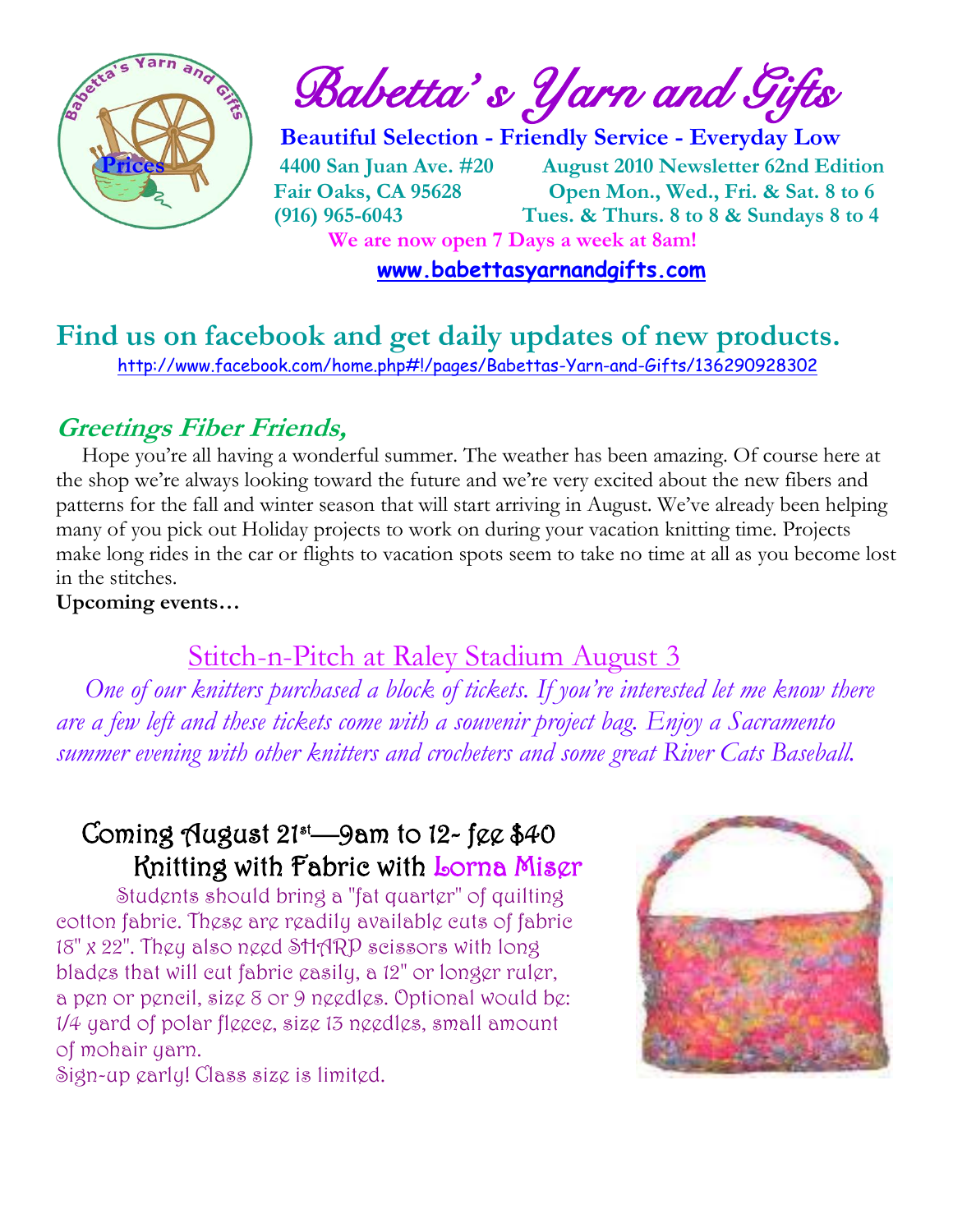We're very excited to present another collection from Classic Elite!  **Classic Elite Trunk Show August 12 to 23** Featuring the Woodland Collection a new yarn from the Verde Collection made from nettles and wool. This link has the preview. [http://www.classiceliteyarns.com/pattern\\_detail.php?patternID=110](http://www.classiceliteyarns.com/pattern_detail.php?patternID=110)

 Back by popular demand…If you missed out on our other workshop, here's another chance to have fun with Maya learning to dye your own yarn.

Hand Painting Yarn with Maya August 28th from 10am to noon Class fee \$30 includes all materials. This is a participation workshop dyeing with safe food dyes. You'll receive un-dyed yarn and after a brief intro you'll be painting on your own.

#### Thought you'd all like to see photos of our sample kits from Kollage Yarn's "Feed your Creativity" line up.

 Each month (except for Nov. & Dec.) for the next year we will be receiving a new project kit. Each one will be a sampling of Kollage's scrumptious yarns along WITH A PATTERN.

 Here's our first kit The Cabled Rib Hat and Cowl. We will be knitting up the samples so you can see them finished before each kit arrives. If you'd like to be part of our year long "feed your creativity" KAL you'll get first pick of the kits when you sign up each month. There will be 2 meetings to get knitting help and companionship creating each project. Meeting dates for August will be the  $17<sup>th</sup>$  &  $31<sup>ST</sup>$  AT 6:30pm KAL \$20. KIT prices will vary.

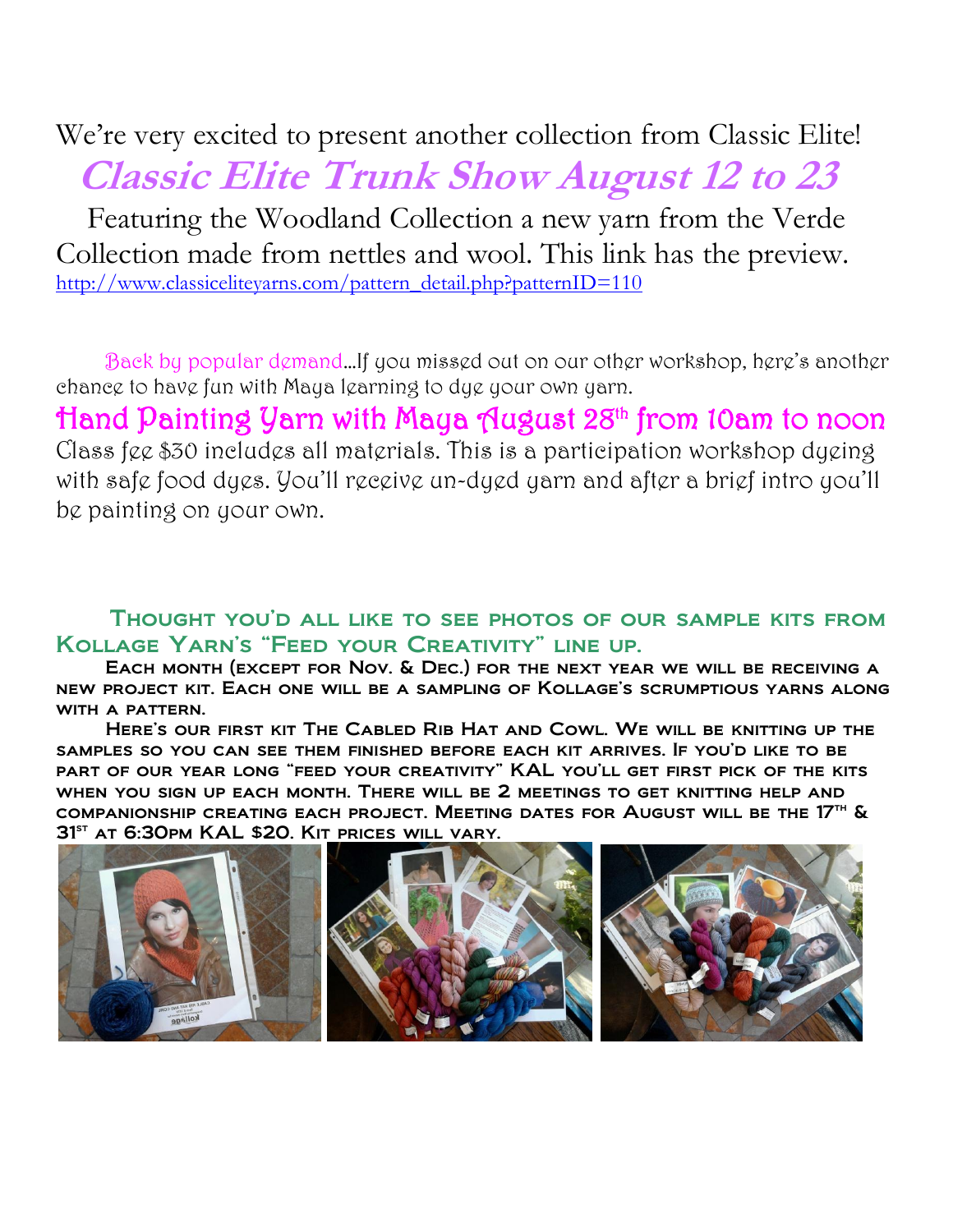## **Classes for August 2010 at Babetta's**

 *In our project classes you can learn to knit anything from scarves to socks to felted purses to lace shawls to hats to sweaters. Pick your project and join in the fun. Our knitters inspire each other to try new things by sharing ideas and showing off their latest creation. Sign up for one of our classes and you will receive a coupon for %10 off your next purchase. If our class times aren't convenient we also offer private lessons in Knitting, Crochet, Spinning and Weaving by appointment.*

**\*Pre-registration is required as class sizes are limited. Please choose your dates carefully. Because of scheduling conflicts and complications, make-up classes will only be allowed under special circumstances and individual consideration.**

**Tuesdays August 3, 10 & 17** Knitting Project 6pm – 7:30pm fee \$40

**Wednesdays August 4, 11 & 18** Knitting Project 1pm – 2:30pm fee \$40 Knitting Project 3:30pm- 5pm fee \$40

**Thursday August 5, 12 & 19** Knitting Project 6pm – 7:30pm fee \$40

**Saturdays August 7, 14 & 21** Knitting Project 4pm – 5:30pm fee \$40.

Private Lessons Knitting or Crochet \$15 an hour and Group Knitting or Crochet Private lessons \$10 an hour per person. Spinning or weaving \$20 an hour and

group rates are \$15 an hour per person.

**Sit and Knit or Crochet Saturdays**

 You're invited to come and sit in our little living room and share your love of handwork with other Fiber Friends.

We're open from 8am to 6pm on Sat.

**If you'd like to do some charity knitting with a lovely group of people our own group "The Fair Oaks Purls" meets the second Thursday of every month from 10am to noon here at Babetta's. This wonderful group of knitters started out knitting baby hats for local hospitals and has now decided to take on other charity knitting projects too. If you'd like to come join the group there's always room for more. This month's date is Aug. 12. If you'd like to drop off any knitted or crocheted donation items you can do that at any time and I will pass them onto the Purls for you.**